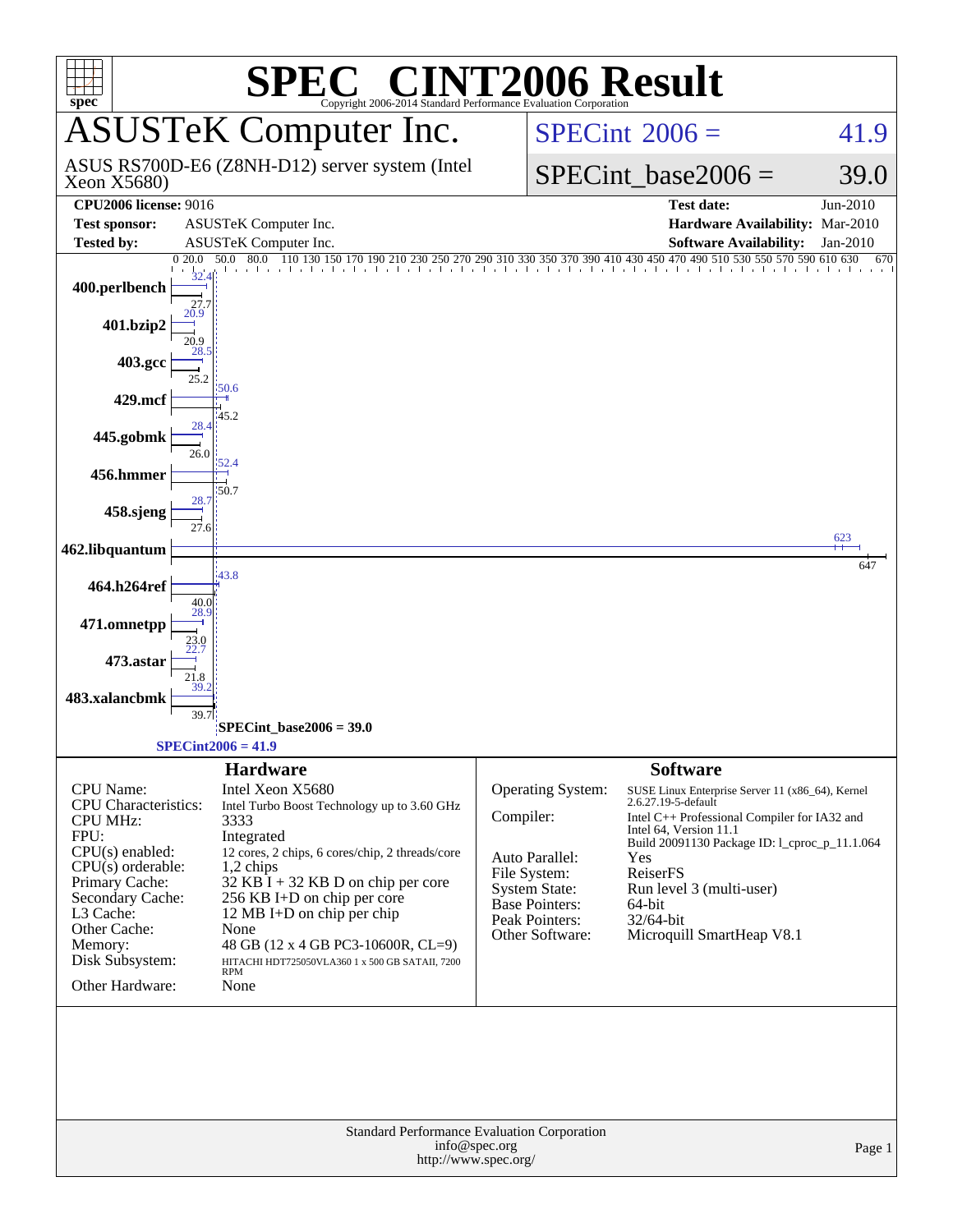

# **[SPEC CINT2006 Result](http://www.spec.org/auto/cpu2006/Docs/result-fields.html#SPECCINT2006Result)**

## ASUSTeK Computer Inc.

Xeon X5680) ASUS RS700D-E6 (Z8NH-D12) server system (Intel  $SPECint2006 = 41.9$  $SPECint2006 = 41.9$ 

#### SPECint base2006 =  $39.0$

**[CPU2006 license:](http://www.spec.org/auto/cpu2006/Docs/result-fields.html#CPU2006license)** 9016 **[Test date:](http://www.spec.org/auto/cpu2006/Docs/result-fields.html#Testdate)** Jun-2010 **[Test sponsor:](http://www.spec.org/auto/cpu2006/Docs/result-fields.html#Testsponsor)** ASUSTeK Computer Inc. **[Hardware Availability:](http://www.spec.org/auto/cpu2006/Docs/result-fields.html#HardwareAvailability)** Mar-2010 **[Tested by:](http://www.spec.org/auto/cpu2006/Docs/result-fields.html#Testedby)** ASUSTeK Computer Inc. **[Software Availability:](http://www.spec.org/auto/cpu2006/Docs/result-fields.html#SoftwareAvailability)** Jan-2010

#### **[Results Table](http://www.spec.org/auto/cpu2006/Docs/result-fields.html#ResultsTable)**

|                    | <b>Base</b>                                                                                              |       |                |       |                |       | <b>Peak</b>    |              |                |              |                |              |
|--------------------|----------------------------------------------------------------------------------------------------------|-------|----------------|-------|----------------|-------|----------------|--------------|----------------|--------------|----------------|--------------|
| <b>Benchmark</b>   | <b>Seconds</b>                                                                                           | Ratio | <b>Seconds</b> | Ratio | <b>Seconds</b> | Ratio | <b>Seconds</b> | <b>Ratio</b> | <b>Seconds</b> | <b>Ratio</b> | <b>Seconds</b> | <b>Ratio</b> |
| $ 400$ .perlbench  | 354                                                                                                      | 27.6  | 353            | 27.7  | 353            | 27.7  | <u>302</u>     | 32.4         | 302            | 32.3         | 302            | 32.4         |
| 401.bzip2          | 463                                                                                                      | 20.8  | 461            | 20.9  | 461            | 20.9  | 462            | 20.9         | 462            | 20.9         | 465            | 20.8         |
| $403.\mathrm{gcc}$ | 320                                                                                                      | 25.2  | 320            | 25.2  | 328            | 24.5  | 283            | 28.5         | 285            | 28.2         | 283            | 28.5         |
| $429$ mcf          | 202                                                                                                      | 45.2  | 202            | 45.1  | 202            | 45.2  | 180            | 50.6         | 176            | 51.9         | 181            | 50.4         |
| $445$ .gobmk       | 403                                                                                                      | 26.0  | 403            | 26.0  | 403            | 26.0  | 369            | 28.4         | <u>369</u>     | 28.4         | 370            | 28.4         |
| $456.$ hmmer       | 184                                                                                                      | 50.6  | 184            | 50.7  | 183            | 50.9  | 178            | 52.4         | 178            | 52.4         | 178            | 52.3         |
| $458$ .sjeng       | 439                                                                                                      | 27.6  | 439            | 27.6  | 439            | 27.5  | 421            | 28.7         | 421            | 28.7         | 420            | 28.8         |
| 462.libquantum     | 32.0                                                                                                     | 647   | 31.2           | 663   | 32.0           | 647   | 33.2           | 623          | 33.6           | 616          | 32.4           | 639          |
| 464.h264ref        | 556                                                                                                      | 39.8  | 553            | 40.0  | 553            | 40.0  | 506            | 43.8         | 505            | 43.8         | 504            | 43.9         |
| 471.omnetpp        | 272                                                                                                      | 22.9  | 272            | 23.0  | 272            | 23.0  | 216            | 28.9         | 216            | 28.9         | 213            | 29.3         |
| $473$ . astar      | 324                                                                                                      | 21.7  | 321            | 21.9  | 322            | 21.8  | 309            | 22.7         | 309            | 22.7         | 311            | 22.6         |
| 483.xalancbmk      | 173                                                                                                      | 39.9  | 174            | 39.7  | 174            | 39.6  | 176            | 39.2         | 175            | 39.4         | 177            | 39.0         |
|                    | Results appear in the order in which they were run. Bold underlined text indicates a median measurement. |       |                |       |                |       |                |              |                |              |                |              |

#### **[Operating System Notes](http://www.spec.org/auto/cpu2006/Docs/result-fields.html#OperatingSystemNotes)**

 'ulimit -s unlimited' was used to set the stack size to unlimited prior to run OMP\_NUM\_THREADS set to number of cores KMP\_AFFINITY set to granularity=fine,scatter

#### **[Component Notes](http://www.spec.org/auto/cpu2006/Docs/result-fields.html#ComponentNotes)**

 Tested system case compliance with Intel EEB 3.61 spec SSI Server Power Supply 650W or higher System was configured with ASPEED AST2050 VGA (on board VGA)

#### **[General Notes](http://www.spec.org/auto/cpu2006/Docs/result-fields.html#GeneralNotes)**

Binaries were compiled on SLES 10 with Binutils 2.18.50.0.7.20080502

#### **[Base Compiler Invocation](http://www.spec.org/auto/cpu2006/Docs/result-fields.html#BaseCompilerInvocation)**

[C benchmarks](http://www.spec.org/auto/cpu2006/Docs/result-fields.html#Cbenchmarks): [icc -m64](http://www.spec.org/cpu2006/results/res2010q3/cpu2006-20100705-12174.flags.html#user_CCbase_intel_icc_64bit_f346026e86af2a669e726fe758c88044)

[C++ benchmarks:](http://www.spec.org/auto/cpu2006/Docs/result-fields.html#CXXbenchmarks) [icpc -m64](http://www.spec.org/cpu2006/results/res2010q3/cpu2006-20100705-12174.flags.html#user_CXXbase_intel_icpc_64bit_fc66a5337ce925472a5c54ad6a0de310)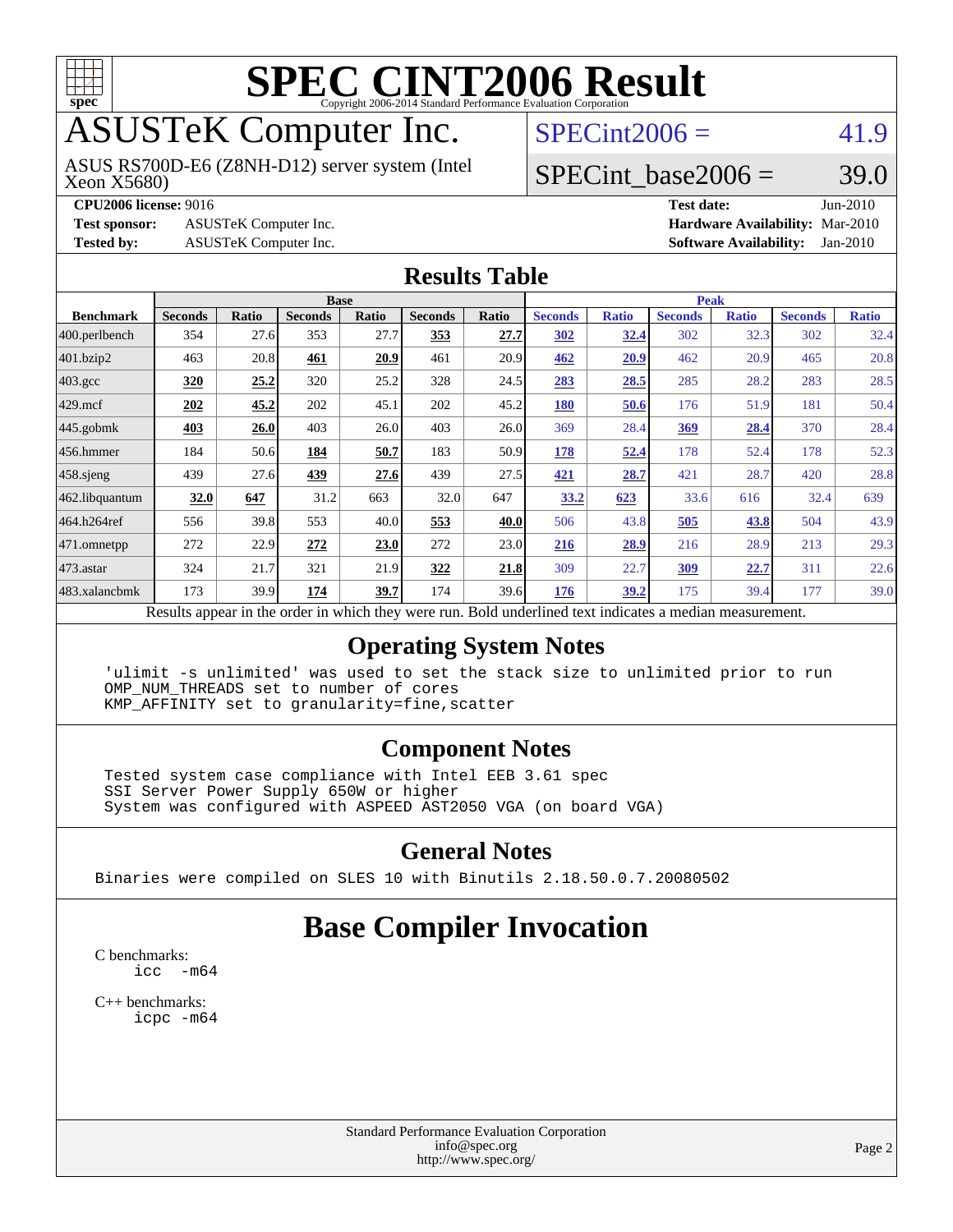

# **[SPEC CINT2006 Result](http://www.spec.org/auto/cpu2006/Docs/result-fields.html#SPECCINT2006Result)**

### ASUSTeK Computer Inc.

Xeon X5680) ASUS RS700D-E6 (Z8NH-D12) server system (Intel  $SPECint2006 = 41.9$  $SPECint2006 = 41.9$ 

SPECint base2006 =  $39.0$ 

**[Test sponsor:](http://www.spec.org/auto/cpu2006/Docs/result-fields.html#Testsponsor)** ASUSTeK Computer Inc. **[Hardware Availability:](http://www.spec.org/auto/cpu2006/Docs/result-fields.html#HardwareAvailability)** Mar-2010

**[CPU2006 license:](http://www.spec.org/auto/cpu2006/Docs/result-fields.html#CPU2006license)** 9016 **[Test date:](http://www.spec.org/auto/cpu2006/Docs/result-fields.html#Testdate)** Jun-2010 **[Tested by:](http://www.spec.org/auto/cpu2006/Docs/result-fields.html#Testedby)** ASUSTeK Computer Inc. **[Software Availability:](http://www.spec.org/auto/cpu2006/Docs/result-fields.html#SoftwareAvailability)** Jan-2010

#### **[Base Portability Flags](http://www.spec.org/auto/cpu2006/Docs/result-fields.html#BasePortabilityFlags)**

 400.perlbench: [-DSPEC\\_CPU\\_LP64](http://www.spec.org/cpu2006/results/res2010q3/cpu2006-20100705-12174.flags.html#b400.perlbench_basePORTABILITY_DSPEC_CPU_LP64) [-DSPEC\\_CPU\\_LINUX\\_X64](http://www.spec.org/cpu2006/results/res2010q3/cpu2006-20100705-12174.flags.html#b400.perlbench_baseCPORTABILITY_DSPEC_CPU_LINUX_X64) 401.bzip2: [-DSPEC\\_CPU\\_LP64](http://www.spec.org/cpu2006/results/res2010q3/cpu2006-20100705-12174.flags.html#suite_basePORTABILITY401_bzip2_DSPEC_CPU_LP64) 403.gcc: [-DSPEC\\_CPU\\_LP64](http://www.spec.org/cpu2006/results/res2010q3/cpu2006-20100705-12174.flags.html#suite_basePORTABILITY403_gcc_DSPEC_CPU_LP64) 429.mcf: [-DSPEC\\_CPU\\_LP64](http://www.spec.org/cpu2006/results/res2010q3/cpu2006-20100705-12174.flags.html#suite_basePORTABILITY429_mcf_DSPEC_CPU_LP64) 445.gobmk: [-DSPEC\\_CPU\\_LP64](http://www.spec.org/cpu2006/results/res2010q3/cpu2006-20100705-12174.flags.html#suite_basePORTABILITY445_gobmk_DSPEC_CPU_LP64) 456.hmmer: [-DSPEC\\_CPU\\_LP64](http://www.spec.org/cpu2006/results/res2010q3/cpu2006-20100705-12174.flags.html#suite_basePORTABILITY456_hmmer_DSPEC_CPU_LP64) 458.sjeng: [-DSPEC\\_CPU\\_LP64](http://www.spec.org/cpu2006/results/res2010q3/cpu2006-20100705-12174.flags.html#suite_basePORTABILITY458_sjeng_DSPEC_CPU_LP64) 462.libquantum: [-DSPEC\\_CPU\\_LP64](http://www.spec.org/cpu2006/results/res2010q3/cpu2006-20100705-12174.flags.html#suite_basePORTABILITY462_libquantum_DSPEC_CPU_LP64) [-DSPEC\\_CPU\\_LINUX](http://www.spec.org/cpu2006/results/res2010q3/cpu2006-20100705-12174.flags.html#b462.libquantum_baseCPORTABILITY_DSPEC_CPU_LINUX) 464.h264ref: [-DSPEC\\_CPU\\_LP64](http://www.spec.org/cpu2006/results/res2010q3/cpu2006-20100705-12174.flags.html#suite_basePORTABILITY464_h264ref_DSPEC_CPU_LP64) 471.omnetpp: [-DSPEC\\_CPU\\_LP64](http://www.spec.org/cpu2006/results/res2010q3/cpu2006-20100705-12174.flags.html#suite_basePORTABILITY471_omnetpp_DSPEC_CPU_LP64) 473.astar: [-DSPEC\\_CPU\\_LP64](http://www.spec.org/cpu2006/results/res2010q3/cpu2006-20100705-12174.flags.html#suite_basePORTABILITY473_astar_DSPEC_CPU_LP64) 483.xalancbmk: [-DSPEC\\_CPU\\_LP64](http://www.spec.org/cpu2006/results/res2010q3/cpu2006-20100705-12174.flags.html#suite_basePORTABILITY483_xalancbmk_DSPEC_CPU_LP64) [-DSPEC\\_CPU\\_LINUX](http://www.spec.org/cpu2006/results/res2010q3/cpu2006-20100705-12174.flags.html#b483.xalancbmk_baseCXXPORTABILITY_DSPEC_CPU_LINUX)

#### **[Base Optimization Flags](http://www.spec.org/auto/cpu2006/Docs/result-fields.html#BaseOptimizationFlags)**

[C benchmarks](http://www.spec.org/auto/cpu2006/Docs/result-fields.html#Cbenchmarks):

[-xSSE4.2](http://www.spec.org/cpu2006/results/res2010q3/cpu2006-20100705-12174.flags.html#user_CCbase_f-xSSE42_f91528193cf0b216347adb8b939d4107) [-ipo](http://www.spec.org/cpu2006/results/res2010q3/cpu2006-20100705-12174.flags.html#user_CCbase_f-ipo) [-O3](http://www.spec.org/cpu2006/results/res2010q3/cpu2006-20100705-12174.flags.html#user_CCbase_f-O3) [-no-prec-div](http://www.spec.org/cpu2006/results/res2010q3/cpu2006-20100705-12174.flags.html#user_CCbase_f-no-prec-div) [-static](http://www.spec.org/cpu2006/results/res2010q3/cpu2006-20100705-12174.flags.html#user_CCbase_f-static) [-parallel](http://www.spec.org/cpu2006/results/res2010q3/cpu2006-20100705-12174.flags.html#user_CCbase_f-parallel) [-opt-prefetch](http://www.spec.org/cpu2006/results/res2010q3/cpu2006-20100705-12174.flags.html#user_CCbase_f-opt-prefetch)

[C++ benchmarks:](http://www.spec.org/auto/cpu2006/Docs/result-fields.html#CXXbenchmarks)

```
-xSSE4.2 -ipo -O3 -no-prec-div -opt-prefetch -Wl,-z,muldefs
-L/home/cmplr/usr3/alrahate/cpu2006.1.1.ic11.1/libic11.1-64bit -lsmartheap64
```
#### **[Base Other Flags](http://www.spec.org/auto/cpu2006/Docs/result-fields.html#BaseOtherFlags)**

[C benchmarks](http://www.spec.org/auto/cpu2006/Docs/result-fields.html#Cbenchmarks):

403.gcc: [-Dalloca=\\_alloca](http://www.spec.org/cpu2006/results/res2010q3/cpu2006-20100705-12174.flags.html#b403.gcc_baseEXTRA_CFLAGS_Dalloca_be3056838c12de2578596ca5467af7f3)

#### **[Peak Compiler Invocation](http://www.spec.org/auto/cpu2006/Docs/result-fields.html#PeakCompilerInvocation)**

[C benchmarks \(except as noted below\)](http://www.spec.org/auto/cpu2006/Docs/result-fields.html#Cbenchmarksexceptasnotedbelow):

icc  $-m64$ 

400.perlbench: [icc -m32](http://www.spec.org/cpu2006/results/res2010q3/cpu2006-20100705-12174.flags.html#user_peakCCLD400_perlbench_intel_icc_32bit_a6a621f8d50482236b970c6ac5f55f93)

429.mcf: [icc -m32](http://www.spec.org/cpu2006/results/res2010q3/cpu2006-20100705-12174.flags.html#user_peakCCLD429_mcf_intel_icc_32bit_a6a621f8d50482236b970c6ac5f55f93)

445.gobmk: [icc -m32](http://www.spec.org/cpu2006/results/res2010q3/cpu2006-20100705-12174.flags.html#user_peakCCLD445_gobmk_intel_icc_32bit_a6a621f8d50482236b970c6ac5f55f93)

464.h264ref: [icc -m32](http://www.spec.org/cpu2006/results/res2010q3/cpu2006-20100705-12174.flags.html#user_peakCCLD464_h264ref_intel_icc_32bit_a6a621f8d50482236b970c6ac5f55f93)

[C++ benchmarks \(except as noted below\):](http://www.spec.org/auto/cpu2006/Docs/result-fields.html#CXXbenchmarksexceptasnotedbelow) [icpc -m32](http://www.spec.org/cpu2006/results/res2010q3/cpu2006-20100705-12174.flags.html#user_CXXpeak_intel_icpc_32bit_4e5a5ef1a53fd332b3c49e69c3330699)

Continued on next page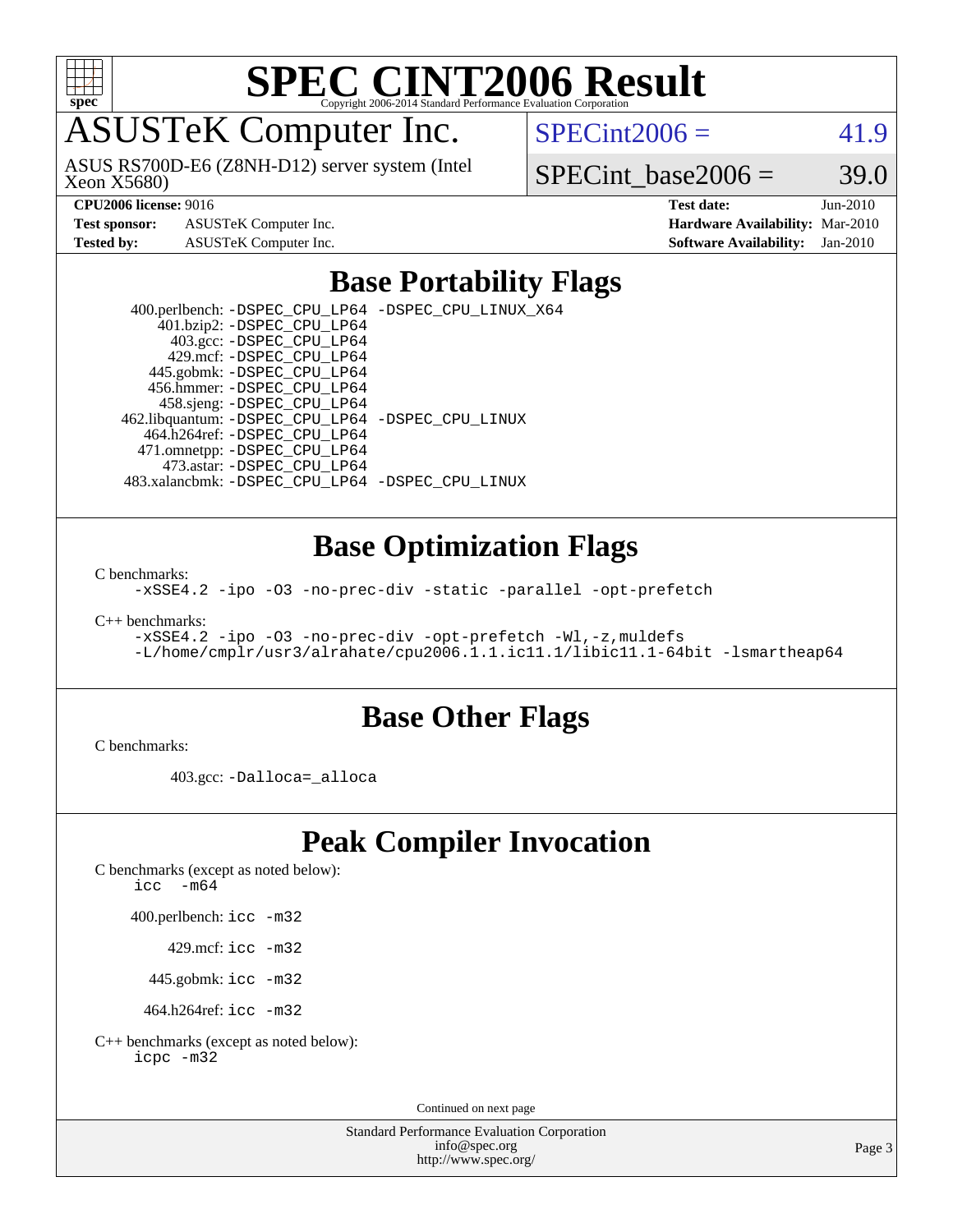

# **[SPEC CINT2006 Result](http://www.spec.org/auto/cpu2006/Docs/result-fields.html#SPECCINT2006Result)**

### ASUSTeK Computer Inc.

Xeon X5680) ASUS RS700D-E6 (Z8NH-D12) server system (Intel  $SPECint2006 = 41.9$  $SPECint2006 = 41.9$ 

**[Test sponsor:](http://www.spec.org/auto/cpu2006/Docs/result-fields.html#Testsponsor)** ASUSTeK Computer Inc. **[Hardware Availability:](http://www.spec.org/auto/cpu2006/Docs/result-fields.html#HardwareAvailability)** Mar-2010

SPECint base2006 =  $39.0$ 

**[CPU2006 license:](http://www.spec.org/auto/cpu2006/Docs/result-fields.html#CPU2006license)** 9016 **[Test date:](http://www.spec.org/auto/cpu2006/Docs/result-fields.html#Testdate)** Jun-2010 **[Tested by:](http://www.spec.org/auto/cpu2006/Docs/result-fields.html#Testedby)** ASUSTeK Computer Inc. **[Software Availability:](http://www.spec.org/auto/cpu2006/Docs/result-fields.html#SoftwareAvailability)** Jan-2010

### **[Peak Compiler Invocation \(Continued\)](http://www.spec.org/auto/cpu2006/Docs/result-fields.html#PeakCompilerInvocation)**

473.astar: [icpc -m64](http://www.spec.org/cpu2006/results/res2010q3/cpu2006-20100705-12174.flags.html#user_peakCXXLD473_astar_intel_icpc_64bit_fc66a5337ce925472a5c54ad6a0de310)

#### **[Peak Portability Flags](http://www.spec.org/auto/cpu2006/Docs/result-fields.html#PeakPortabilityFlags)**

 400.perlbench: [-DSPEC\\_CPU\\_LINUX\\_IA32](http://www.spec.org/cpu2006/results/res2010q3/cpu2006-20100705-12174.flags.html#b400.perlbench_peakCPORTABILITY_DSPEC_CPU_LINUX_IA32) 401.bzip2: [-DSPEC\\_CPU\\_LP64](http://www.spec.org/cpu2006/results/res2010q3/cpu2006-20100705-12174.flags.html#suite_peakPORTABILITY401_bzip2_DSPEC_CPU_LP64) 403.gcc: [-DSPEC\\_CPU\\_LP64](http://www.spec.org/cpu2006/results/res2010q3/cpu2006-20100705-12174.flags.html#suite_peakPORTABILITY403_gcc_DSPEC_CPU_LP64) 456.hmmer: [-DSPEC\\_CPU\\_LP64](http://www.spec.org/cpu2006/results/res2010q3/cpu2006-20100705-12174.flags.html#suite_peakPORTABILITY456_hmmer_DSPEC_CPU_LP64) 458.sjeng: [-DSPEC\\_CPU\\_LP64](http://www.spec.org/cpu2006/results/res2010q3/cpu2006-20100705-12174.flags.html#suite_peakPORTABILITY458_sjeng_DSPEC_CPU_LP64) 462.libquantum: [-DSPEC\\_CPU\\_LP64](http://www.spec.org/cpu2006/results/res2010q3/cpu2006-20100705-12174.flags.html#suite_peakPORTABILITY462_libquantum_DSPEC_CPU_LP64) [-DSPEC\\_CPU\\_LINUX](http://www.spec.org/cpu2006/results/res2010q3/cpu2006-20100705-12174.flags.html#b462.libquantum_peakCPORTABILITY_DSPEC_CPU_LINUX) 473.astar: [-DSPEC\\_CPU\\_LP64](http://www.spec.org/cpu2006/results/res2010q3/cpu2006-20100705-12174.flags.html#suite_peakPORTABILITY473_astar_DSPEC_CPU_LP64)

483.xalancbmk: [-DSPEC\\_CPU\\_LINUX](http://www.spec.org/cpu2006/results/res2010q3/cpu2006-20100705-12174.flags.html#b483.xalancbmk_peakCXXPORTABILITY_DSPEC_CPU_LINUX)

#### **[Peak Optimization Flags](http://www.spec.org/auto/cpu2006/Docs/result-fields.html#PeakOptimizationFlags)**

[C benchmarks](http://www.spec.org/auto/cpu2006/Docs/result-fields.html#Cbenchmarks):

 400.perlbench: [-xSSE4.2](http://www.spec.org/cpu2006/results/res2010q3/cpu2006-20100705-12174.flags.html#user_peakPASS2_CFLAGSPASS2_LDCFLAGS400_perlbench_f-xSSE42_f91528193cf0b216347adb8b939d4107)(pass 2) [-prof-gen](http://www.spec.org/cpu2006/results/res2010q3/cpu2006-20100705-12174.flags.html#user_peakPASS1_CFLAGSPASS1_LDCFLAGS400_perlbench_prof_gen_e43856698f6ca7b7e442dfd80e94a8fc)(pass 1) [-ipo](http://www.spec.org/cpu2006/results/res2010q3/cpu2006-20100705-12174.flags.html#user_peakPASS2_CFLAGSPASS2_LDCFLAGS400_perlbench_f-ipo)(pass 2) [-O3](http://www.spec.org/cpu2006/results/res2010q3/cpu2006-20100705-12174.flags.html#user_peakPASS2_CFLAGSPASS2_LDCFLAGS400_perlbench_f-O3)(pass 2) [-no-prec-div](http://www.spec.org/cpu2006/results/res2010q3/cpu2006-20100705-12174.flags.html#user_peakPASS2_CFLAGSPASS2_LDCFLAGS400_perlbench_f-no-prec-div)(pass 2) [-static](http://www.spec.org/cpu2006/results/res2010q3/cpu2006-20100705-12174.flags.html#user_peakPASS2_CFLAGSPASS2_LDCFLAGS400_perlbench_f-static)(pass 2) [-prof-use](http://www.spec.org/cpu2006/results/res2010q3/cpu2006-20100705-12174.flags.html#user_peakPASS2_CFLAGSPASS2_LDCFLAGS400_perlbench_prof_use_bccf7792157ff70d64e32fe3e1250b55)(pass 2) [-ansi-alias](http://www.spec.org/cpu2006/results/res2010q3/cpu2006-20100705-12174.flags.html#user_peakCOPTIMIZE400_perlbench_f-ansi-alias) [-opt-prefetch](http://www.spec.org/cpu2006/results/res2010q3/cpu2006-20100705-12174.flags.html#user_peakCOPTIMIZE400_perlbench_f-opt-prefetch) 401.bzip2: [-xSSE4.2](http://www.spec.org/cpu2006/results/res2010q3/cpu2006-20100705-12174.flags.html#user_peakPASS2_CFLAGSPASS2_LDCFLAGS401_bzip2_f-xSSE42_f91528193cf0b216347adb8b939d4107)(pass 2) [-prof-gen](http://www.spec.org/cpu2006/results/res2010q3/cpu2006-20100705-12174.flags.html#user_peakPASS1_CFLAGSPASS1_LDCFLAGS401_bzip2_prof_gen_e43856698f6ca7b7e442dfd80e94a8fc)(pass 1) [-ipo](http://www.spec.org/cpu2006/results/res2010q3/cpu2006-20100705-12174.flags.html#user_peakPASS2_CFLAGSPASS2_LDCFLAGS401_bzip2_f-ipo)(pass 2) [-O3](http://www.spec.org/cpu2006/results/res2010q3/cpu2006-20100705-12174.flags.html#user_peakPASS2_CFLAGSPASS2_LDCFLAGS401_bzip2_f-O3)(pass 2) [-no-prec-div](http://www.spec.org/cpu2006/results/res2010q3/cpu2006-20100705-12174.flags.html#user_peakCOPTIMIZEPASS2_CFLAGSPASS2_LDCFLAGS401_bzip2_f-no-prec-div) [-static](http://www.spec.org/cpu2006/results/res2010q3/cpu2006-20100705-12174.flags.html#user_peakPASS2_CFLAGSPASS2_LDCFLAGS401_bzip2_f-static)(pass 2) [-prof-use](http://www.spec.org/cpu2006/results/res2010q3/cpu2006-20100705-12174.flags.html#user_peakPASS2_CFLAGSPASS2_LDCFLAGS401_bzip2_prof_use_bccf7792157ff70d64e32fe3e1250b55)(pass 2) [-auto-ilp32](http://www.spec.org/cpu2006/results/res2010q3/cpu2006-20100705-12174.flags.html#user_peakCOPTIMIZE401_bzip2_f-auto-ilp32) [-opt-prefetch](http://www.spec.org/cpu2006/results/res2010q3/cpu2006-20100705-12174.flags.html#user_peakCOPTIMIZE401_bzip2_f-opt-prefetch) [-ansi-alias](http://www.spec.org/cpu2006/results/res2010q3/cpu2006-20100705-12174.flags.html#user_peakCOPTIMIZE401_bzip2_f-ansi-alias) 403.gcc: [-xSSE4.2](http://www.spec.org/cpu2006/results/res2010q3/cpu2006-20100705-12174.flags.html#user_peakCOPTIMIZE403_gcc_f-xSSE42_f91528193cf0b216347adb8b939d4107) [-ipo](http://www.spec.org/cpu2006/results/res2010q3/cpu2006-20100705-12174.flags.html#user_peakCOPTIMIZE403_gcc_f-ipo) [-O3](http://www.spec.org/cpu2006/results/res2010q3/cpu2006-20100705-12174.flags.html#user_peakCOPTIMIZE403_gcc_f-O3) [-no-prec-div](http://www.spec.org/cpu2006/results/res2010q3/cpu2006-20100705-12174.flags.html#user_peakCOPTIMIZE403_gcc_f-no-prec-div) [-static](http://www.spec.org/cpu2006/results/res2010q3/cpu2006-20100705-12174.flags.html#user_peakCOPTIMIZE403_gcc_f-static) [-inline-calloc](http://www.spec.org/cpu2006/results/res2010q3/cpu2006-20100705-12174.flags.html#user_peakCOPTIMIZE403_gcc_f-inline-calloc) [-opt-malloc-options=3](http://www.spec.org/cpu2006/results/res2010q3/cpu2006-20100705-12174.flags.html#user_peakCOPTIMIZE403_gcc_f-opt-malloc-options_13ab9b803cf986b4ee62f0a5998c2238) [-auto-ilp32](http://www.spec.org/cpu2006/results/res2010q3/cpu2006-20100705-12174.flags.html#user_peakCOPTIMIZE403_gcc_f-auto-ilp32) 429.mcf: [-xSSE4.2](http://www.spec.org/cpu2006/results/res2010q3/cpu2006-20100705-12174.flags.html#user_peakCOPTIMIZE429_mcf_f-xSSE42_f91528193cf0b216347adb8b939d4107) [-ipo](http://www.spec.org/cpu2006/results/res2010q3/cpu2006-20100705-12174.flags.html#user_peakCOPTIMIZE429_mcf_f-ipo) [-O3](http://www.spec.org/cpu2006/results/res2010q3/cpu2006-20100705-12174.flags.html#user_peakCOPTIMIZE429_mcf_f-O3) [-no-prec-div](http://www.spec.org/cpu2006/results/res2010q3/cpu2006-20100705-12174.flags.html#user_peakCOPTIMIZE429_mcf_f-no-prec-div) [-static](http://www.spec.org/cpu2006/results/res2010q3/cpu2006-20100705-12174.flags.html#user_peakCOPTIMIZE429_mcf_f-static) [-opt-prefetch](http://www.spec.org/cpu2006/results/res2010q3/cpu2006-20100705-12174.flags.html#user_peakCOPTIMIZE429_mcf_f-opt-prefetch) 445.gobmk: [-xSSE4.2](http://www.spec.org/cpu2006/results/res2010q3/cpu2006-20100705-12174.flags.html#user_peakPASS2_CFLAGSPASS2_LDCFLAGS445_gobmk_f-xSSE42_f91528193cf0b216347adb8b939d4107)(pass 2) [-prof-gen](http://www.spec.org/cpu2006/results/res2010q3/cpu2006-20100705-12174.flags.html#user_peakPASS1_CFLAGSPASS1_LDCFLAGS445_gobmk_prof_gen_e43856698f6ca7b7e442dfd80e94a8fc)(pass 1) [-prof-use](http://www.spec.org/cpu2006/results/res2010q3/cpu2006-20100705-12174.flags.html#user_peakPASS2_CFLAGSPASS2_LDCFLAGS445_gobmk_prof_use_bccf7792157ff70d64e32fe3e1250b55)(pass 2) [-O2](http://www.spec.org/cpu2006/results/res2010q3/cpu2006-20100705-12174.flags.html#user_peakCOPTIMIZE445_gobmk_f-O2) [-ipo](http://www.spec.org/cpu2006/results/res2010q3/cpu2006-20100705-12174.flags.html#user_peakCOPTIMIZE445_gobmk_f-ipo) [-no-prec-div](http://www.spec.org/cpu2006/results/res2010q3/cpu2006-20100705-12174.flags.html#user_peakCOPTIMIZE445_gobmk_f-no-prec-div) [-ansi-alias](http://www.spec.org/cpu2006/results/res2010q3/cpu2006-20100705-12174.flags.html#user_peakCOPTIMIZE445_gobmk_f-ansi-alias) 456.hmmer: [-xSSE4.2](http://www.spec.org/cpu2006/results/res2010q3/cpu2006-20100705-12174.flags.html#user_peakCOPTIMIZE456_hmmer_f-xSSE42_f91528193cf0b216347adb8b939d4107) [-ipo](http://www.spec.org/cpu2006/results/res2010q3/cpu2006-20100705-12174.flags.html#user_peakCOPTIMIZE456_hmmer_f-ipo) [-O3](http://www.spec.org/cpu2006/results/res2010q3/cpu2006-20100705-12174.flags.html#user_peakCOPTIMIZE456_hmmer_f-O3) [-no-prec-div](http://www.spec.org/cpu2006/results/res2010q3/cpu2006-20100705-12174.flags.html#user_peakCOPTIMIZE456_hmmer_f-no-prec-div) [-static](http://www.spec.org/cpu2006/results/res2010q3/cpu2006-20100705-12174.flags.html#user_peakCOPTIMIZE456_hmmer_f-static) [-unroll2](http://www.spec.org/cpu2006/results/res2010q3/cpu2006-20100705-12174.flags.html#user_peakCOPTIMIZE456_hmmer_f-unroll_784dae83bebfb236979b41d2422d7ec2) [-ansi-alias](http://www.spec.org/cpu2006/results/res2010q3/cpu2006-20100705-12174.flags.html#user_peakCOPTIMIZE456_hmmer_f-ansi-alias) [-auto-ilp32](http://www.spec.org/cpu2006/results/res2010q3/cpu2006-20100705-12174.flags.html#user_peakCOPTIMIZE456_hmmer_f-auto-ilp32) 458.sjeng: [-xSSE4.2](http://www.spec.org/cpu2006/results/res2010q3/cpu2006-20100705-12174.flags.html#user_peakPASS2_CFLAGSPASS2_LDCFLAGS458_sjeng_f-xSSE42_f91528193cf0b216347adb8b939d4107)(pass 2) [-prof-gen](http://www.spec.org/cpu2006/results/res2010q3/cpu2006-20100705-12174.flags.html#user_peakPASS1_CFLAGSPASS1_LDCFLAGS458_sjeng_prof_gen_e43856698f6ca7b7e442dfd80e94a8fc)(pass 1) [-ipo](http://www.spec.org/cpu2006/results/res2010q3/cpu2006-20100705-12174.flags.html#user_peakPASS2_CFLAGSPASS2_LDCFLAGS458_sjeng_f-ipo)(pass 2) [-O3](http://www.spec.org/cpu2006/results/res2010q3/cpu2006-20100705-12174.flags.html#user_peakPASS2_CFLAGSPASS2_LDCFLAGS458_sjeng_f-O3)(pass 2) [-no-prec-div](http://www.spec.org/cpu2006/results/res2010q3/cpu2006-20100705-12174.flags.html#user_peakPASS2_CFLAGSPASS2_LDCFLAGS458_sjeng_f-no-prec-div)(pass 2) [-static](http://www.spec.org/cpu2006/results/res2010q3/cpu2006-20100705-12174.flags.html#user_peakPASS2_CFLAGSPASS2_LDCFLAGS458_sjeng_f-static)(pass 2) [-prof-use](http://www.spec.org/cpu2006/results/res2010q3/cpu2006-20100705-12174.flags.html#user_peakPASS2_CFLAGSPASS2_LDCFLAGS458_sjeng_prof_use_bccf7792157ff70d64e32fe3e1250b55)(pass 2) [-unroll4](http://www.spec.org/cpu2006/results/res2010q3/cpu2006-20100705-12174.flags.html#user_peakCOPTIMIZE458_sjeng_f-unroll_4e5e4ed65b7fd20bdcd365bec371b81f) 462.libquantum: [-xSSE4.2](http://www.spec.org/cpu2006/results/res2010q3/cpu2006-20100705-12174.flags.html#user_peakCOPTIMIZE462_libquantum_f-xSSE42_f91528193cf0b216347adb8b939d4107) [-ipo](http://www.spec.org/cpu2006/results/res2010q3/cpu2006-20100705-12174.flags.html#user_peakCOPTIMIZE462_libquantum_f-ipo) [-O3](http://www.spec.org/cpu2006/results/res2010q3/cpu2006-20100705-12174.flags.html#user_peakCOPTIMIZE462_libquantum_f-O3) [-no-prec-div](http://www.spec.org/cpu2006/results/res2010q3/cpu2006-20100705-12174.flags.html#user_peakCOPTIMIZE462_libquantum_f-no-prec-div) [-static](http://www.spec.org/cpu2006/results/res2010q3/cpu2006-20100705-12174.flags.html#user_peakCOPTIMIZE462_libquantum_f-static) [-parallel](http://www.spec.org/cpu2006/results/res2010q3/cpu2006-20100705-12174.flags.html#user_peakCOPTIMIZE462_libquantum_f-parallel) [-opt-prefetch](http://www.spec.org/cpu2006/results/res2010q3/cpu2006-20100705-12174.flags.html#user_peakCOPTIMIZE462_libquantum_f-opt-prefetch) [-par-schedule-static=32768](http://www.spec.org/cpu2006/results/res2010q3/cpu2006-20100705-12174.flags.html#user_peakCOPTIMIZE462_libquantum_f-par-schedule_9386bcd99ba64e99ee01d1aafefddd14) [-ansi-alias](http://www.spec.org/cpu2006/results/res2010q3/cpu2006-20100705-12174.flags.html#user_peakCOPTIMIZE462_libquantum_f-ansi-alias) 464.h264ref: [-xSSE4.2](http://www.spec.org/cpu2006/results/res2010q3/cpu2006-20100705-12174.flags.html#user_peakPASS2_CFLAGSPASS2_LDCFLAGS464_h264ref_f-xSSE42_f91528193cf0b216347adb8b939d4107)(pass 2) [-prof-gen](http://www.spec.org/cpu2006/results/res2010q3/cpu2006-20100705-12174.flags.html#user_peakPASS1_CFLAGSPASS1_LDCFLAGS464_h264ref_prof_gen_e43856698f6ca7b7e442dfd80e94a8fc)(pass 1) [-ipo](http://www.spec.org/cpu2006/results/res2010q3/cpu2006-20100705-12174.flags.html#user_peakPASS2_CFLAGSPASS2_LDCFLAGS464_h264ref_f-ipo)(pass 2) [-O3](http://www.spec.org/cpu2006/results/res2010q3/cpu2006-20100705-12174.flags.html#user_peakPASS2_CFLAGSPASS2_LDCFLAGS464_h264ref_f-O3)(pass 2) [-no-prec-div](http://www.spec.org/cpu2006/results/res2010q3/cpu2006-20100705-12174.flags.html#user_peakPASS2_CFLAGSPASS2_LDCFLAGS464_h264ref_f-no-prec-div)(pass 2) [-static](http://www.spec.org/cpu2006/results/res2010q3/cpu2006-20100705-12174.flags.html#user_peakPASS2_CFLAGSPASS2_LDCFLAGS464_h264ref_f-static)(pass 2) [-prof-use](http://www.spec.org/cpu2006/results/res2010q3/cpu2006-20100705-12174.flags.html#user_peakPASS2_CFLAGSPASS2_LDCFLAGS464_h264ref_prof_use_bccf7792157ff70d64e32fe3e1250b55)(pass 2) [-unroll2](http://www.spec.org/cpu2006/results/res2010q3/cpu2006-20100705-12174.flags.html#user_peakCOPTIMIZE464_h264ref_f-unroll_784dae83bebfb236979b41d2422d7ec2) [-ansi-alias](http://www.spec.org/cpu2006/results/res2010q3/cpu2006-20100705-12174.flags.html#user_peakCOPTIMIZE464_h264ref_f-ansi-alias)

Continued on next page